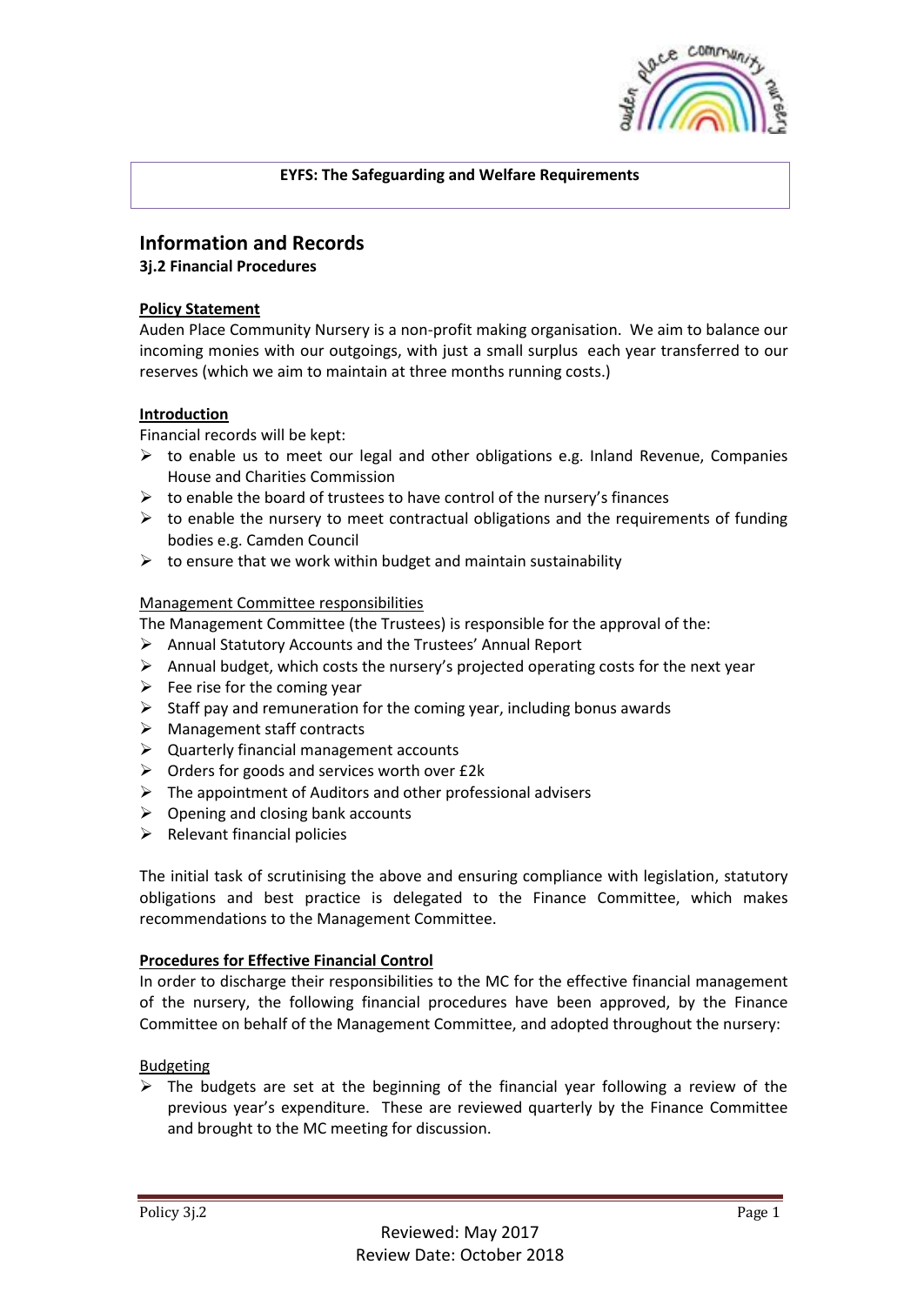

- $\triangleright$  Budgets are broken down into several areas, each with its own budget code and annual amount. Some are also broken down into monthly amounts for the nursery manager to work within.
- $\triangleright$  Each month the nursery manager prepares a budget account sheet for the finance committee. This consists of income, outgoings and balance for each month of the current financial year, compared with budget.

### Trustees' Report and Statutory Accounts

The Trustees' Report and Statutory Accounts are prepared on an accruals basis in accordance with legal and best practice requirements. The prescribed Statement of Recommended Practice (SORP) format conveys a full description of the performance of the nursery and its assets over the past year, compared with the preceding year's performance. Performance is measured in the profit and loss (P&L) accounts, and the Balance Sheet contains a snapshot on the last day of the financial year (31 March).

The Trustees' Annual Report is a useful forum in which to highlight the nursery's achievements and results. The annual report and accounts are approved at a Management Committee meeting before the filing deadline, and are then signed by the Treasurer and the Accountant and filed with the Charities Commission [and Companies House]. The audit threshold set by the Charity Commission requires an independent audit to be carried out where income > £1 million, else an Independent Examination should be carried out.

# Management Accounts

After each quarter end the nursery manager generates a balance sheet, profit and loss, creditors listing and debtors listing from the accounting software package (QuickBooks). This shows actual and budgeted monthly movement/balance by detailed account code. The management accounts are reviewed by the Finance Committee and the nursery manager.

### Reserves

The reserves policy is to build a sufficient level of reserves to enable normal operating activities to continue over a period of up to 3 months should a shortfall in income occur.

As we are a non-profit organisation registered charity (Charity Commission) and a limited company (Companies House) with a commitment to provide high quality and affordable childcare for the community, in accordance with Charity Commission guidance, it is our objective to steadily build up or maintain a contingency reserve of funds equivalent to one financial quarter's operational costs.

### **Fee Income**

This is the largest source of income for the nursery. Each family that attends Auden Place pays a monthly fee, the amount depending on their household income (See our Fee Structure).

# Collection of Fees

Fees are due in advance on the  $1<sup>st</sup>$  of each month by standing order for the coming month. There is an administration charge of £25.00 per family who wish to pay their monthly fees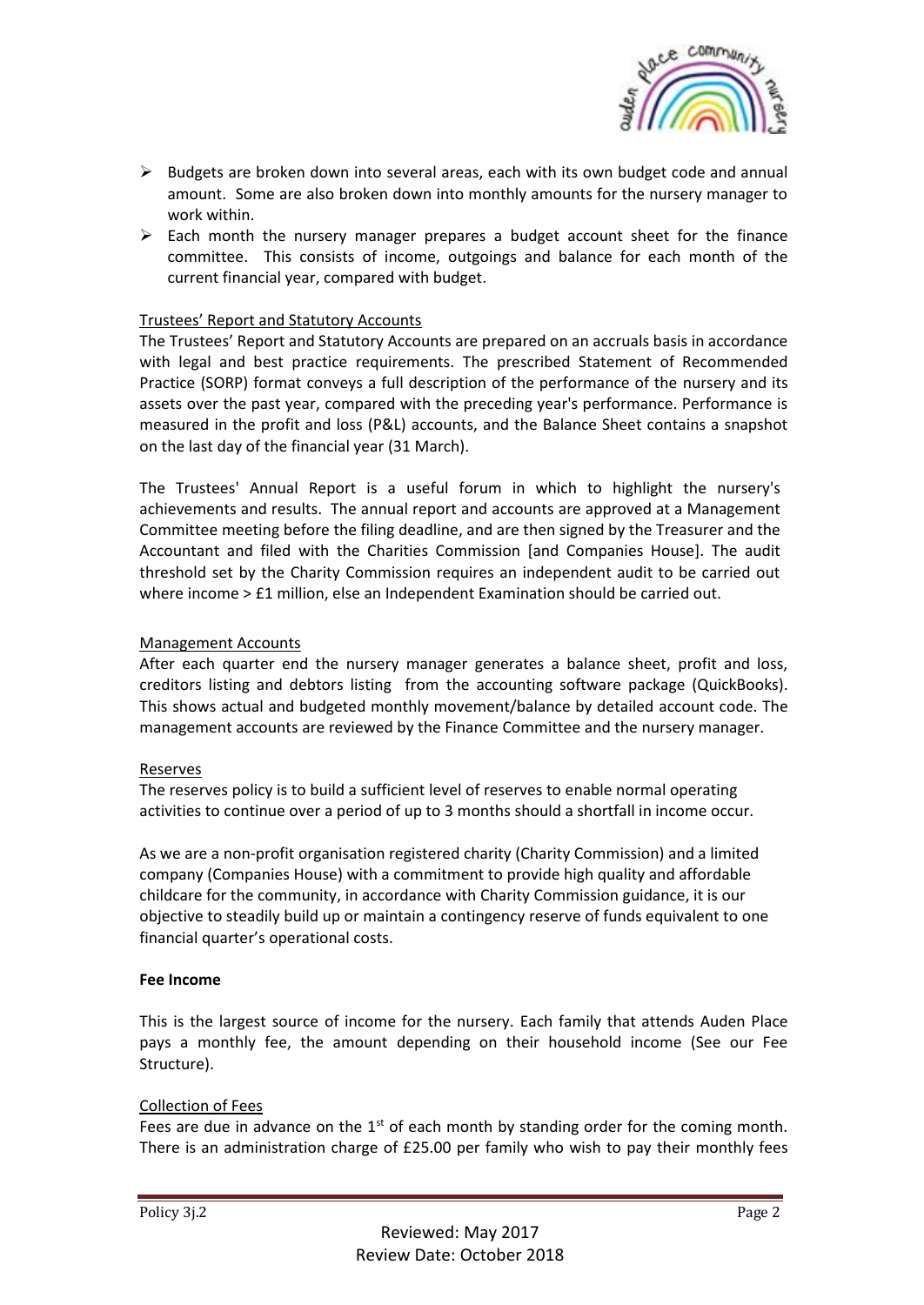

later than  $10<sup>th</sup>$  of the month. (Please see our Terms and Conditions for more information on fees and charges).

Fee payments should include a reference corresponding to the child's name (including surname). The nursery also accepts childcare vouchers, however parents must again ensure that these are referenced with the child(ren)'s full name(s).

Parents are invoiced separately if they do any extra days.

#### Credit Control

Management check through bank statements during the first week of the month and transfer the information onto QuickBooks. This shows payments against invoices and will show any discrepancies and gives the opportunity for management to inform parents if there are any issues with their payment prior to the  $10<sup>th</sup>$  of the month preventing late payment fees where possible. Statements are checked and entered at regular intervals throughout the month. Any concern of outstanding fees are brought to the attention of the Finance Committee as soon as possible and an email is sent to parents.

#### Fee reduction for staff

Any staff placing their children at the nursery will be asked to pay Band 2 fees, subject to the following discount:

- $\geq$  30% for all staff (non-apprentices)
- $\triangleright$  50% for apprentices.

Please refer to the "Admission of Staff's Own Children or Those of Close Friends and Family" policy for details of the conditions.

#### **Other Income**

#### Fundraising Income

We are very active in fundraising to provide funds for nursery supplies, improvements, children's outings etc. With the loss of our grant (see below), we are now actively targeting corporate fundraising opportunities.

Camden Council also provide significant rent relief on our premises, however this is to be phased out over the next few years.

NB. Prior to 2017, we were in receipt of an annual grant from Camden Council, however this is no longer the case.

#### **Expenditure**

The bulk of the nursery's outgoings relates to staff costs.

#### STAFF COSTS

#### Payroll

- $\triangleright$  The payroll is outsourced to Continuum
- $\triangleright$  We have a salary scale, which is governed by the NJC scales. These scales are available to staff at all times.
- $\triangleright$  If staff take out a cash sub, then a petty cash slip is written and it is recorded on the spreadsheet. If it after  $10<sup>th</sup>$  of the month, when the amendments have been sent, then it needs to be kept in the tin for the following month rather than the current month.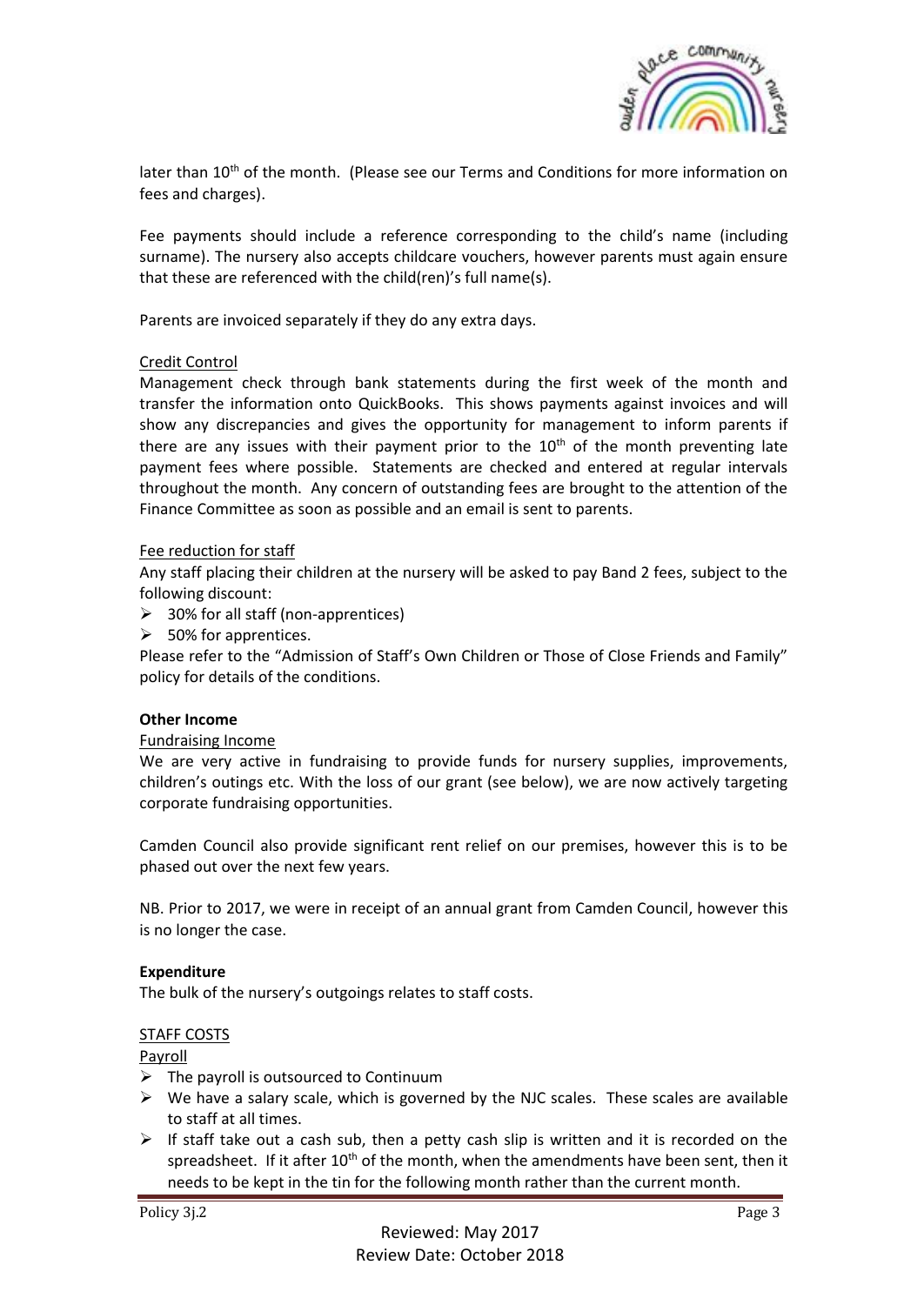

- $\triangleright$  Any amendments of payroll need to be sent to Continuum each month via email to [mandy.atton@continuum-ltd.com](mailto:mandy.atton@continuum-ltd.com)
- $\triangleright$  Continuum then send a journal back to the nursery to be checked.
- $\triangleright$  Once this has been checked through, management emails the journal to the Finance Committee for approval of the month's amendments
- $\triangleright$  Once approved, management set up BACS payments to individual staff, with the date set up for the penultimate working day of the month. These are then authorised by another manager or one of the Finance Committee.
- $\triangleright$  The payment to HMRC is also set up immediately, but the date set up is for 8<sup>th</sup> of the following month.

# Hardship Grants

The Management Committee will consider awarding a grant for financial hardship to apprentice staff only, in exceptional circumstances, and subject to the following:

- $\triangleright$  Only apprentices who have completed their probation periods are eligible to apply.
- $\triangleright$  Any request must first be made to the management team, who will interrogate the request, and perform means-testing, to present to the Management Committee with a recommended level of support.

Considerations for the Management Committee when reviewing applications include, but are not limited to:

- $\triangleright$  The financial status of the nursery and the availability of funds
- $\triangleright$  The performance of the applicant
- $\triangleright$  The relevance of the request to allow them to fulfil their role at the nursery
- $\triangleright$  Proven financial hardship of the applicant

An interview with the applicant may be deemed appropriate before a final decision is made.

All decisions are discretionary and final. Payments will be made through payroll and are subject to PAYE. Any awards given in the past cannot be used as an indication of awards to be made in the future.

# OTHER COSTS

Please refer to the Appendix for details of Authorisation Requirements.

Purchasing Goods

- $\triangleright$  The general purchasing of goods in the responsibility of the nursery management team, who must work within the set budgets.
- $\triangleright$  Goods must be purchased from a reputable supplier and comply with any British Standard requirements as necessary.
- Exceptional purchases (individual items  $>$  £2k) require pre-authorisation from the Management Committee – specifically a member of the Finance sub-committee or the Chair.
- $\triangleright$  It is the responsibility of the management team to be conscious of ongoing costs vs budgets, and inform the Management Committee when costs are significantly above budget.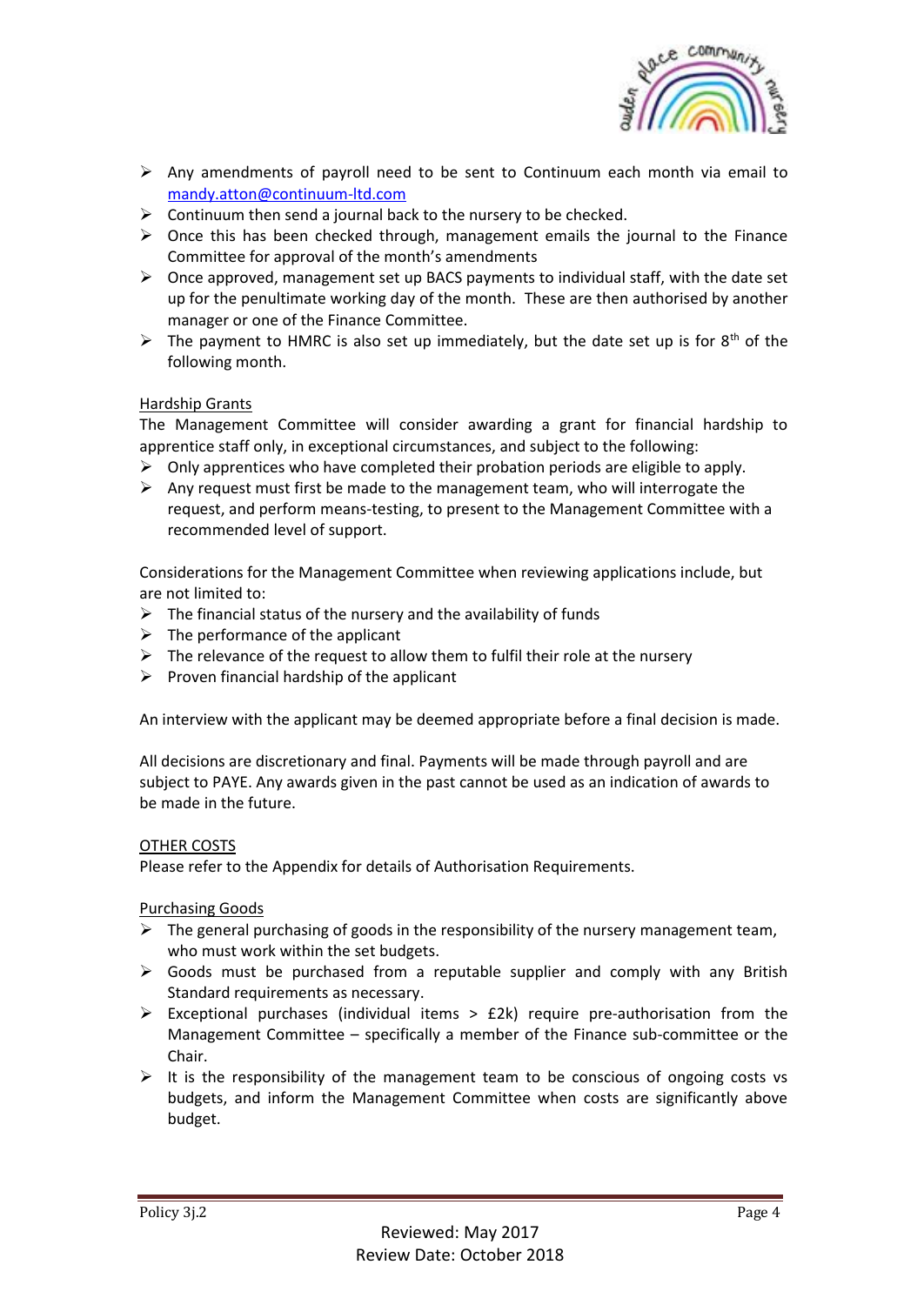

# Paying Suppliers Invoices

- $\triangleright$  On receipt of invoices, they must be checked by a manager to ensure that goods have been received, and then signed, with a breakdown of budget codes and placed alphabetically in the 'Unpaid Invoices' folder.
- $\triangleright$  Invoices are checked on a weekly basis and paid according to the suppliers' terms.
- $\triangleright$  When paying an invoice by BACS, it will be set up by one of the management team. The 2<sup>nd</sup> authoriser (typically another member of the management team) will then receive an email requesting them to go online and authorise the payment. Scanned copies of the invoices must be attached to this email. If it is a non-invoice payment e.g. fee refund to a parent, this should be explained in the email. The Finance Committee are always included in this email and will step in as the  $2^{nd}$  authorisation in the absence of another manager.
- $\triangleright$  Very rarely, invoices may be paid by cheque. This requires a 'Cheque Requisition Form' to be completed and attached (usually by the manager). The cheque must then be signed by two of the signatories. A CRF asks for the following information:
	- o Cheque No
	- o Date
	- o Payee
	- o Brief Description of Invoice
	- o Amount
	- o Budget/Budget Code
- $\triangleright$  After paying an invoice, it needs to be filed onto the QuickBooks accounting package, and then placed alphabetically in the 'Paid Invoices' folder.

All invoices must be reviewed for reasonability before processing for payment:

- $\triangleright$  Ensure goods were received
- $\triangleright$  Ensure the payment period is accurate, and sense check for duplicates

### Cheque signatories

- $\triangleright$  Each cheque requires any two of the below signatories, although if a cheque is payable to one of the signatories, then they may not be one of the signatures
- $\triangleright$  The cheque signatories are as follows:
	- Mikki Parkes (Nursery Manager)
	- Michelle Richardson (Deputy Manager)
	- Matthew Dalton (Chair)
	- Ann Clarke (Treasurer)
	- Victoria Heeley (Director)

# **General Financial Management**

Banking

- $\triangleright$  Our main bank account is Charity Aid Foundation (CAF) online . We also have a savings account with them. This is a sub-contract of HSBC so any over the counter banking would be through any HSBC branches.
- $\triangleright$  Banking is done as needed, by post if only cheques need banking, or via a branch of HSBC if there is cash.
- $\triangleright$  A banking form is completed, detailing the amount, and name of child and period the amount refers to and kept in the banking file.